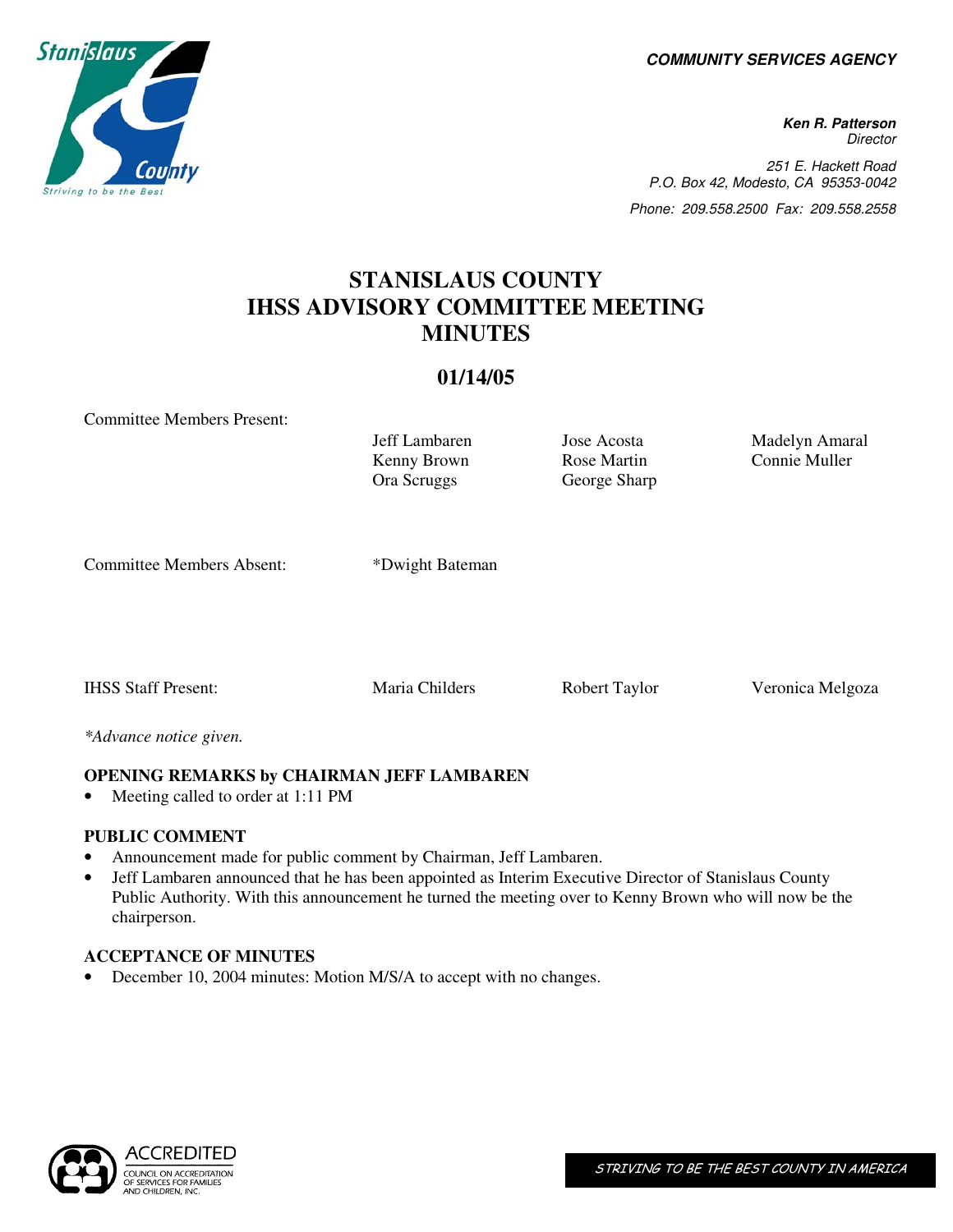#### **WEBSITE PRESENTATION**

- Linda Mayo gave a presentation of the IHSSAC website.
- The committee members will be responsible to make sure the information on the website is current.
- Committee members can contact Linda Mayo with changes.
- The committee was very pleased with the website.
- Linda Mayo will have a sample print out for the members to review.
- IHSSAC vacancies will be added to the website

#### **BYLAWS**

- Jeff Lambaren announced County Counsel has reviewed the Bylaws and there were some changes that were suggested.
- Our Bylaws state that there must be 15 days between voting for adoption of the Bylaws and making any kind of amendments. Sufficient time has passed that the committee is now able to vote to adopt them.
- Kenny Brown asked if anyone had any questions or comments on the Bylaws.
- Connie Muller made the motion to accept the Bylaws as they are written, Linda White seconded, and the motion was passed.

#### **PUBLIC AUTHORITY**

- Jeff Lambaren announced that the mechanics of getting everything in order has started to occur.
- Workers Compensation Insurance for the employees of the Public Authority
- Office space, equipment needs and budget for the Public Authority
- The week of January 24, they start negotiating with United Domestic Workers about the benefits for providers.
- Public Authority will have 4 employees: Jeff Lambaren will be one, there will be an accountant, clerical support and a registry specialist

#### **ANNUAL REPORT**

- Kenny Brown stated that it's time again to start thinking about working on the committees annual report
- The committee was asked what they would like to include in this annual report
- Public Authority will be included, wage increase, survey results and committee's budget
- The report will be similar to last years
- The report will be linked to the website so it can be printed off the website
- Photos will be updated

#### **LEGISLATION/BUDGET (STATE)**

- Maria Childers announced that the Olmstead Bill AB10- would require California Health and Human Services to adopt a statewide uniform patient assessment instrument, and it would require facilities to adopt it and comply.
- AB63-would allow programs in housing development and home improvement for seniors with loans up \$5,000.00 with no interest. The repairs can be made on houses either rented or owned by the client, but the client is responsible for the repayment. Language clean up is proposed to include the owner of the property to be obligated for the repayment.
- Maria Childers announced that the State and the State Controllers office met with the Union to discus procedures on direct deposit for providers. They discussed some of the possibilities.
- Maria Childers stated that there is a proposal in the state budget to eliminate state participation with wages above minimum wage.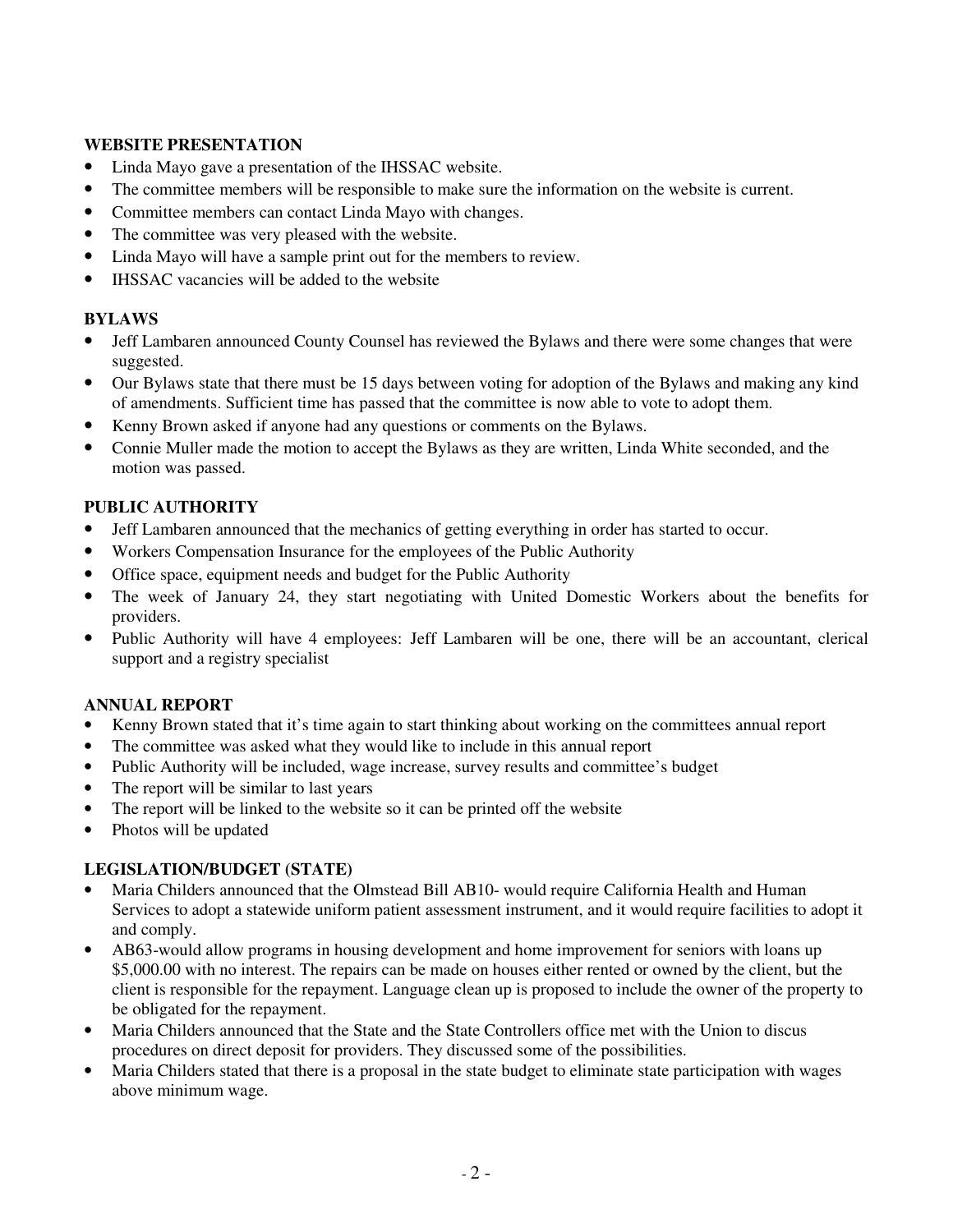• Kenny Brown suggested we review the two bills and decide if the committee would like to write a letter supporting or not in support of these bills.

#### **RETREAT**

• Committee was reminded of the date, time and place for their annual retreat.

#### **MEMBERSHIP UPDATE**

- Jeff Lambaren announced that the Board of Supervisor's has posted the vacancies.
- There is no requirement for a County employee. The requirement is that 50% of the committee is made up of recipients of service or formerly recipients of service.
- Jeff Lambaren has not heard that there has been any applications turned in for the vacancies.
- Jeff Lambaren suggested that as the committee's terms expire there should always be someone that knows how to run the meetings.
- Linda White asked if there was any information available for future members.
- Jeff Lambaren stated that there are reports available on line, the committee has copies of the agenda, and meeting minutes that can be reviewed to see which subjects have been touched on.

#### **GENERAL UPDATE**

• Maria Childers had flyers that could be posted for a "Senior Safe Banking Seminar". Ora, Kenny, Madelyn and George will post a flyer. The speaker will be a DA from Los Angeles County, he does a lot of the prosecution for elder abuse regarding financial abuse.

#### **AGENDA ITEMS FOR NEXT MEETING (Retreat)**

- Public Authority
- IHSSAC Web Page
- Annual Report
- 2005 Goals

Meeting adjourned @ 2:38 PM Veronica Melgoza, Recorder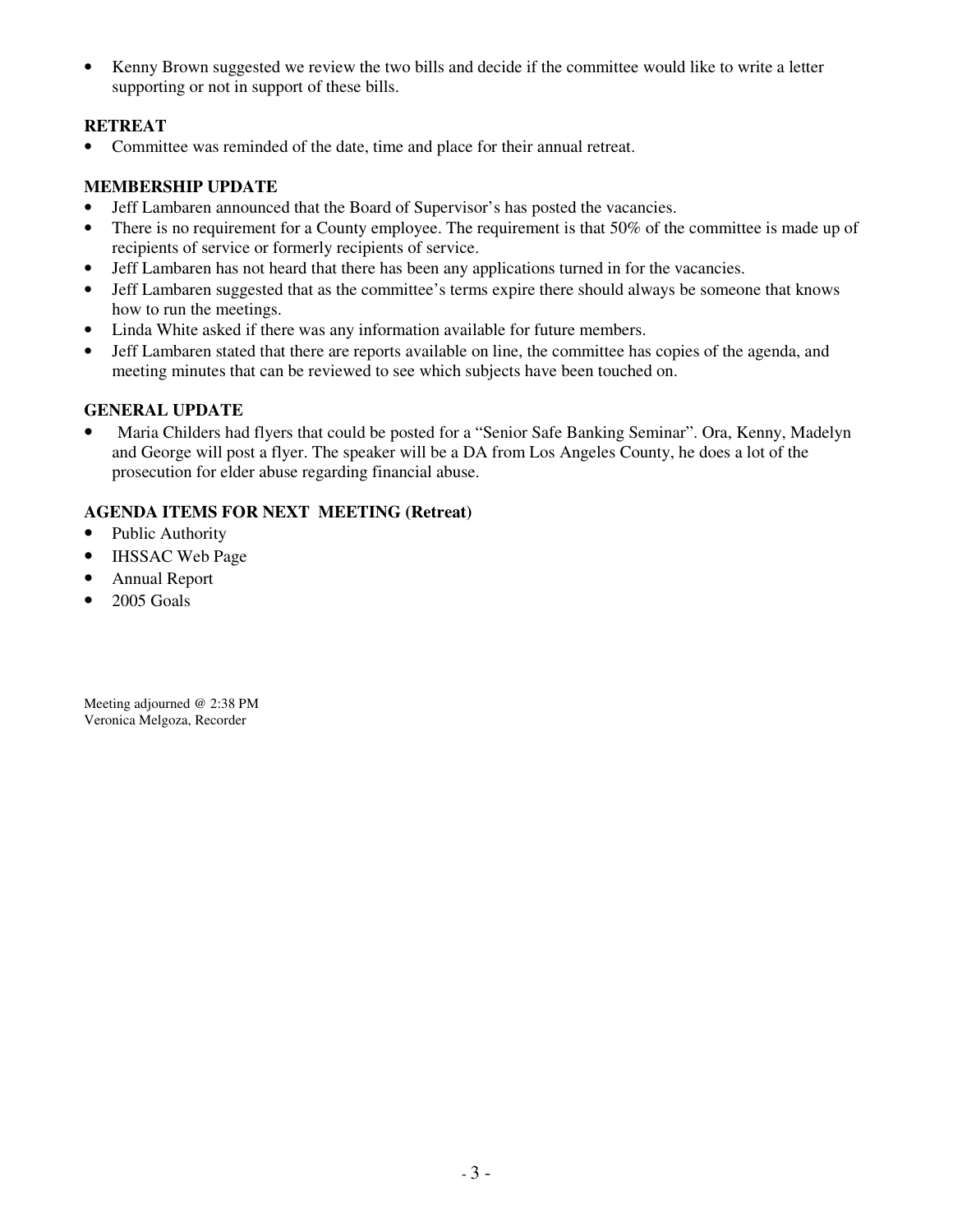# **2005**

# **IHSS Advisory Committee Room Schedule City/County Building 1010 10th Street**

| <b>January 14, 2005</b> | RoomB300 - Basement     |
|-------------------------|-------------------------|
| <b>January 28, 2005</b> | Retreat – Palms Café    |
| February 11, 2005       | Room B300 - Basement    |
| February 25, 2005       | Room B300 – Basement    |
| March 11, 2005          | Room $3001 - 3rd$ Floor |
| March 25, 2005          | Room B300 - Basement    |
| April 8, 2005           | Room B300 - Basement    |
| April 22, 2005          | Room B300 - Basement    |
| May 13, 2005            | Room B300 - Basement    |
| May 27, 2005            | Room B300 - Basement    |
| June 10, 2005           | Room B300 - Basement    |
| June 24, 2005           | Room B300 - Basement    |
| August 12, 2003         | Room B300 - Basement    |
| <b>August 26, 2003</b>  | Room B300 - Basement    |
| September 9, 2005       | Room B300 - Basement    |